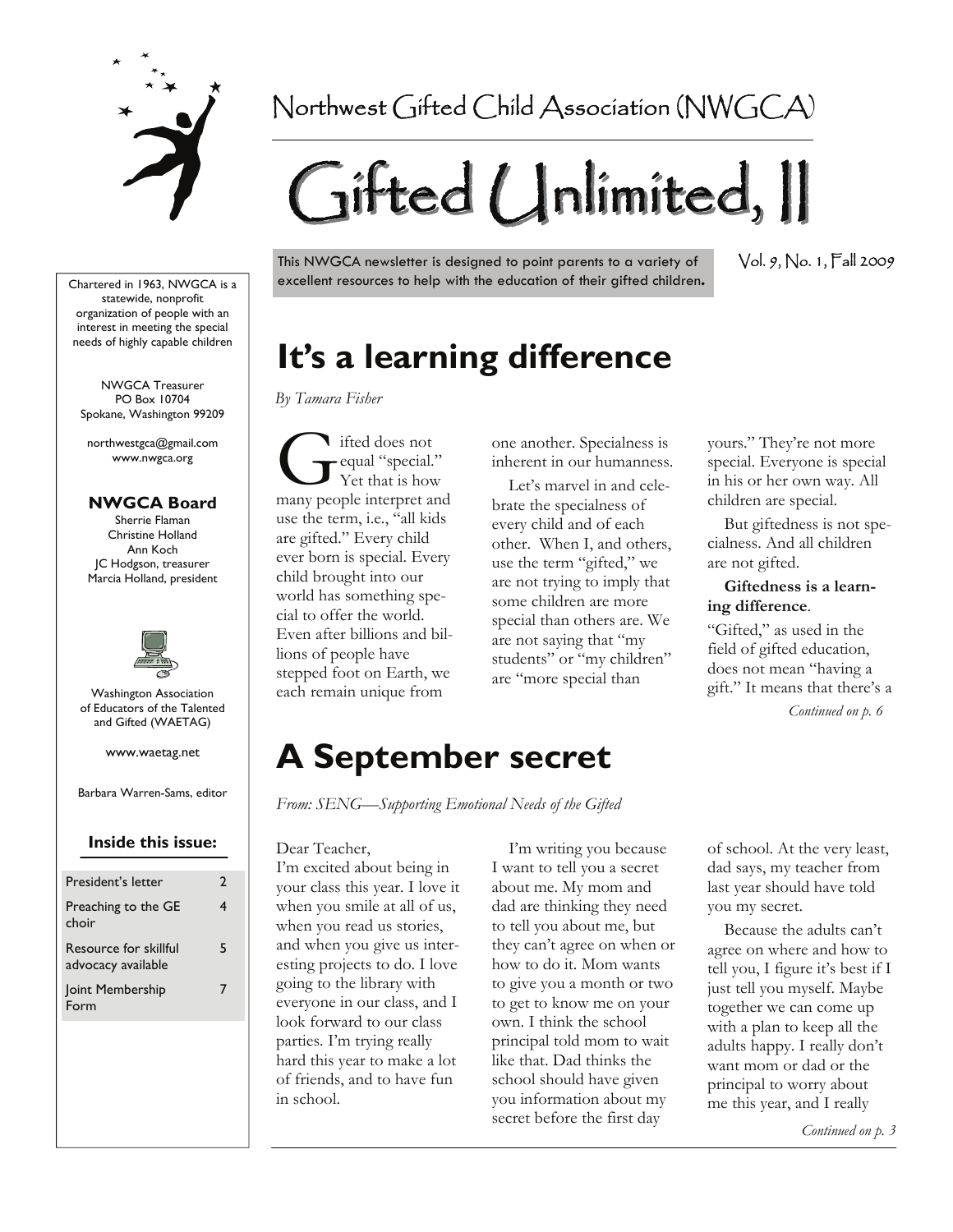

# **President's letter: News Bulletin**

I t seems as if the 2009 legislative<br>session happened years ago. And<br>what a session it was!<br>Those of us who worked so berd session happened years ago. And what a session it was!

 Those of us who worked so hard throughout the winter and early spring of 2009 were fearful that gifted education would not be included among the programs being considered in the omnibus school education funding bill. We were equally fearful that all funding for gifted education for the upcoming school year would be deleted or severely cut as well.

 It is said that in the political arena those who work, win. And win, we did!

 Funding for gifted education for the upcoming 2009 school year was renewed with the smallest of cuts in the supplemental budget (\$12,000). Surprisingly, the per student allocation was even increased by a few pennies. We are fortunate to have strong legislative advocates for the gifted, parents who made key legislative contacts, and the Washington Coalition for Gifted Education whose volunteer leaders worked countless hours carrying the message that gifted children need to be educated appropriately in our state.

 Gifted education was also included within the definition of basic education for the first time in the history of our state.

 Representative Sullivan (D) from the 47th District is a champion spokesperson for gifted education and deserves great appreciation from the gifted education community for his leadership and courage in speaking out for the educational needs of gifted children. His amendment to SHB 2261 on highly capable was adopted on March 12, 2009.

 The effect of Representative Sullivan's amendment is that it includes

highly capable programs within the definition of Basic Education and creates a funding allocation based on two percent of a district's full-time equivalent enrollment to provide an extended school day, extended school year, and an allocation for maintenance, supplies, and operating costs. It declares legislative intent that highly capable students be identified using multiple criteria and that school districts should identify those most highly capable to receive accelerated learning and enhanced instruction. It states that access to accelerated learning and enhanced instruction through the Highly Capable Program is not an individual entitlement.

 Our work has just begun, however. Because the legislature did not fund the education reforms outlined in SHB 2261, three legislative work groups have been launched to determine how to do so and which programs should be funded first. These work groups are:

• Quality Education Council, chaired by Superintendent of Education, Randy Dorn.

• Funding Formula Technical Working Group

• K-12 Data Governance group, chaired by Bob Butts of OSPI

 The Washington Coalition for Gifted Education has communicated with all three groups, urging them to consider funding the gifted education program in the first wave of funding. None of these teams had gifted education on their radar, but now they do.

 If you have not made your financial contribution to the Coalition yet this year, you need to do so. The Coalition is the only voice for gifted active in the policy arena.

#### **CHALLENGE FOR PARENTS:**

`À

Your school district may be reducing the gifted program, cutting your district gifted coordinator, insisting that your gifted child is being adequately served in the regular classroom while not providing any support or training for the classroom teacher.

**RESOURCE**: Three Washington state volunteer organizations serve as spokespersons for gifted students. **No one else is protecting the funding for your child's gifted education.**  These organizations are:

 Northwest Gifted Child Association (NWGCA)

 Washington Association of Educators of Talented and Gifted (WAETAG)

 Washington Coalition for Gifted Education (WCGE)

**CALL TO ACTION**: Invest in your child's educational future by joining all three organizations for a mere \$90 a year—only \$10 a month for each school year (see p. 7 for membership form). Your membership, pooled with those of parents and educators from across the state, pays for lobbyist and volunteer activities that ensure state funds for gifted education and for well-thought out legislation that provides appropriate education for gifted children in Washington.

*—Marcia Holland*

*Save the Date!! February 5, 2010 Gifted Education Day Capitol Building Olympia Washington*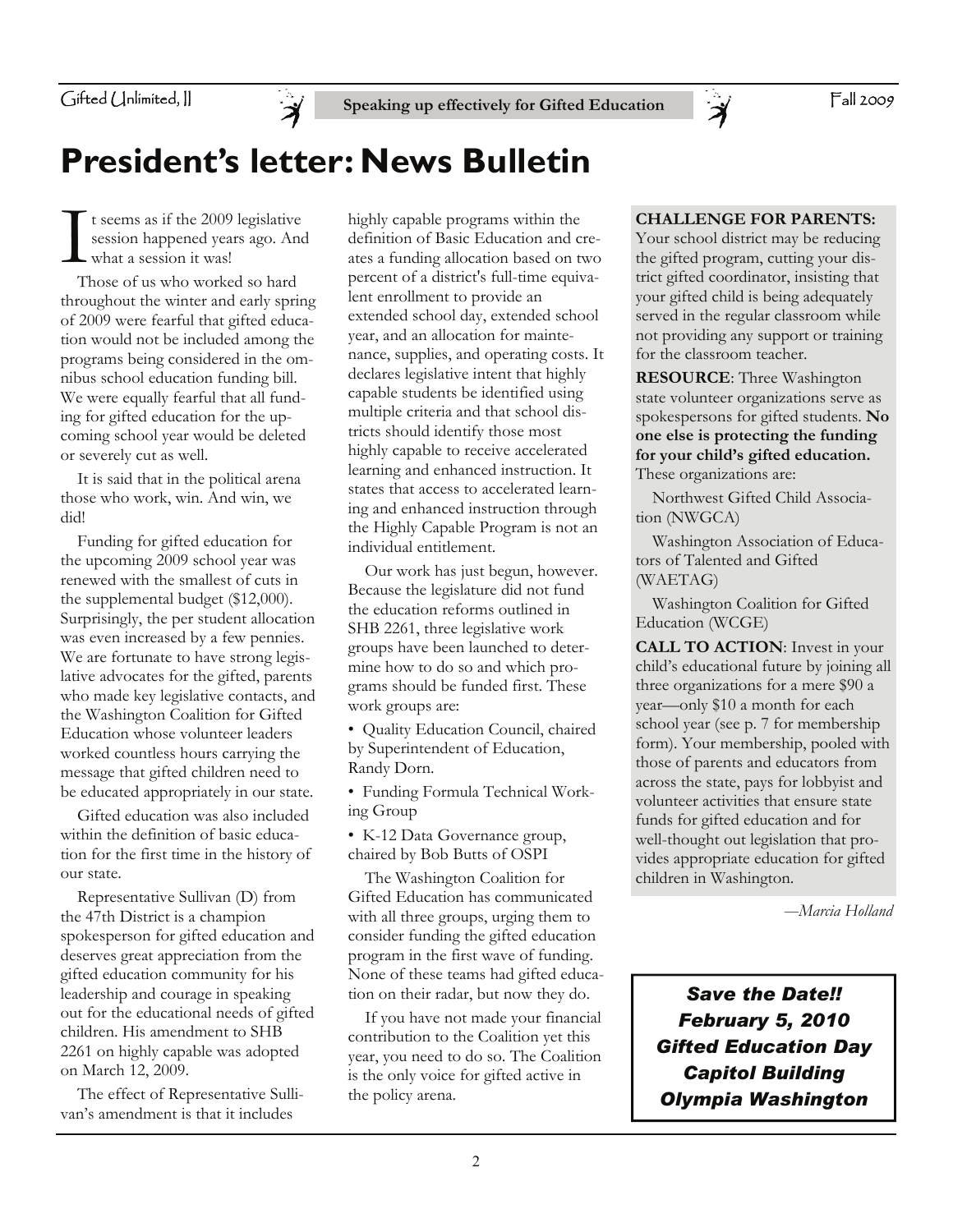#### Fall 2009

### **Secret**, Continued from p. 1

don't want anyone to be sad or angry or envious or mad or embarrassed about my secret.

 What is my secret? My secret is that I've been reading books by myself since I was three or four years old, and I've already figured out how to do multiplication, and I've figured out that division is just the opposite of multiplication, and I love fractions. And I can write letters, like this one. In other words, I know things. And I'm always learning new things because I read a lot of books and remember a lot about what I've read. I heard my mom and dad say that I already know most of what I'm supposed to learn this year.

 Yes, I make mistakes sometimes. Although I can do simple papers quickly, my mind likes to wander to more complicated things. Remember last week when I had trouble sitting still in the circle on the floor? I was squirming because I had trouble listening to you explain place value in math. I've known almost since I was born that one group of ten pencils is the same as ten pencils. I know that we do math in tens because we have ten fingers.

 I would have paid attention, I promise, if you had told the story that my Aunt Martha, the math teacher, invented for me about the sevenfingered aliens who came to earth 7,000 years ago and, probably because they had seven fingers, did math with groups of seven, rather than groups of ten. The aliens' math is called base seven math. It's cool. There's also computer math—base two—because

computers have only electricity as their "fingers," and they have only two electricity "fingers"—on and off.

 I know you're very busy. I don't expect you to make special lessons for me. That's ok. Once I overheard my Aunt Martha say that I'm autopedantic. "Auto" means "self"—as in an automobile moves by itself rather than by horses. "Pedantic" has something to do with learning. Aunt Martha, when she called me autopedantic, meant that I learn a lot by myself. I even learned the word "autopedantic" by myself—I looked it up!

 So, can we come up with a plan to keep everyone happy? Maybe the school librarian will let me check out harder books, and I can learn from them. Maybe you can let me make your assignments harder. For instance, maybe I can do my math assignments in base seven rather than base ten. That would make mom happy, especially if Aunt Martha tells mom about the seven-fingered aliens.

 Or if we're writing poems in class, maybe I can write one without using the letter "e" or with using a simile or metaphor or zeugma (which is not an animal, but sounds like it should be!). Or if we're doing spelling word sentences, I can let my sentences run together into a story that includes the 10 words everyone else is learning and 10 harder words.

 And it would be really cool if sometime, somewhere, maybe once a week, I could spend time with some older kids who read the same books I read, or if I could study fun math with

some other kids who love math as much as I do. Although my classmates are all very nice so far, sometimes I get lonely when people around me don't understand what's happening in my head.

 I know that you need to pretend that everyone in our class is the same so you can give us all the same worksheets and we can all be in the same grade and we can all be friends. Yes, I want friends. Or at least I don't want enemies. I don't want to be teased on the playground for being different, or for answering all your questions in class. Please excuse me if I sometimes don't raise my hand when I know the answer, or if I raise it more than you want. It's hard for me to figure out what everyone expects of me.

 But I really want to learn things I don't already know. And I want you to understand me. I want to be able to talk to you about my secret and how I feel about it. I want you and mom and dad to understand that I'll do my best to make friends in our class, but I need to have other friends, too friends who can play chess and talk about interesting books with me.

 I promise that if I'm busy learning, I'll be able to pay attention much better. If I learn more, my parents will be happy and my mom will relax. If I learn more, I'll have more fun. Please, let's try and figure out something, OK? Thanks.

Sincerely, J.R. (P.S. I think my mind operates in base two—either it's learning or it's not.)

*Continued on p. 6* 

*I* will spend no time on the argument that special treatment of the academically gifted is elitist. It has no moral standing. A special ability is *a child's most precious asset. When it comes to athletic and musical ability, no one considers withholding training that could realize those gifts. It is just as senseless, and as ethically warped, to withhold training that can realize academic ability.* Real Education*, Charles Murray, 2008, Crown Forum, p. 147.*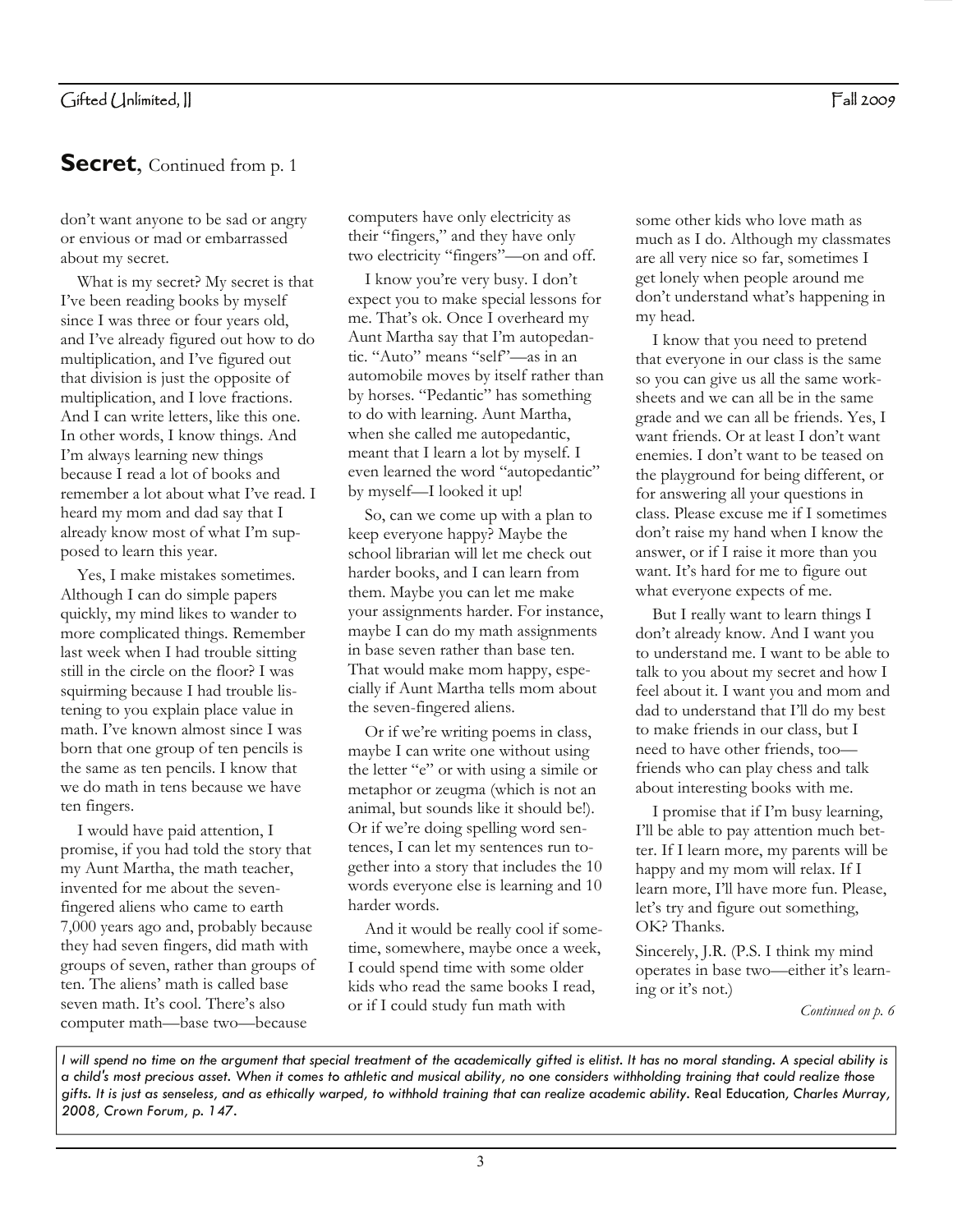

# **Preaching to the GE Choir**

*By Dick Kantenberger* 

 $\sum_{\text{end}}$  e love to talk about gifted<br>and talented (GT) and gift<br>edness. We love talk to and talented (GT) and giftedness. We love talk to each other about it by the hour. We go to seminars and talk and listen all day about GT and sometimes several days at a time. We read and write books and articles about giftedness primarily aimed at other people in GT and to the students and parents of gifted or potentially gifted children. There is nothing wrong with these things. First, we enjoy talking about GT because we are very interested it, and second, there are many students and parents that need the help that GT education can give them. But if we are going to broaden the support for GT education in this country, we have to broaden our message.

 Look what Special Education has been able to accomplish. But how long did it take them? Both GT and Special Ed have been studied in academia for about 40 years prior to World War II, but after the war special education grassroots advocacy organizations began to spring up, like the American Association on Mental Deficiency, United Cerebral Palsy Association and the Muscular Dystrophy Association. Then in the sixties an increasing level of school access was established for children with disabilities at the state and local levels.

 The grassroots advocacy for Special Education began to swell as Congress approved Public Law 94-142



Megan, New Jersey, Age 11. From In Our Own Words and Pictures, NAGC Web site. Copyright 2009 NAGC. Reprinted with permission of National Association for Gifted Children. No further reprints or redistribution is permitted without consent of NAGC.

"Education for All Handicapped Children Act" in 1975, but it did not prove effective until legislation for federal funding was approved two years later. It mandated that school districts provide such schooling in the "least restrictive environment" possible. But Special Education did not take off until 1990 with the passage of "Individuals with Disabilities Education Act" (IDEA). Before IDEA, the condition of Special Education in this country was pretty bleak. In 1970, American schools educated only one in five children with disabilities, and many states had laws that excluded children with major disabilities like deafness, blindness and mental retardation. There is no doubt that Special Education programs have helped a great number of students assimilate into the public education system. However, 80 percent of students in Special Education are there because of weak underlying cognitive skills according to LearningRx. Therefore, identifying and retraining these cognitive skills is essential for permanently overcoming learning disabilities.

 $\ddot{\bm{\lambda}}$ 

 The goals of Gifted and Talented education are to identify and train the cognitive skills of gifted students whose vulnerability is such that it is estimated **we are losing about a million kids a year** because the public and the state and federal politicians still mostly have the misconception that if a child is gifted then "don't worry about it, she or he is bound to turn out OK."

 Unless we want to wait another forty years, it seems to me our goal is clear. As much as we love talking about GT among ourselves, we must accelerate the GT grassroots ground-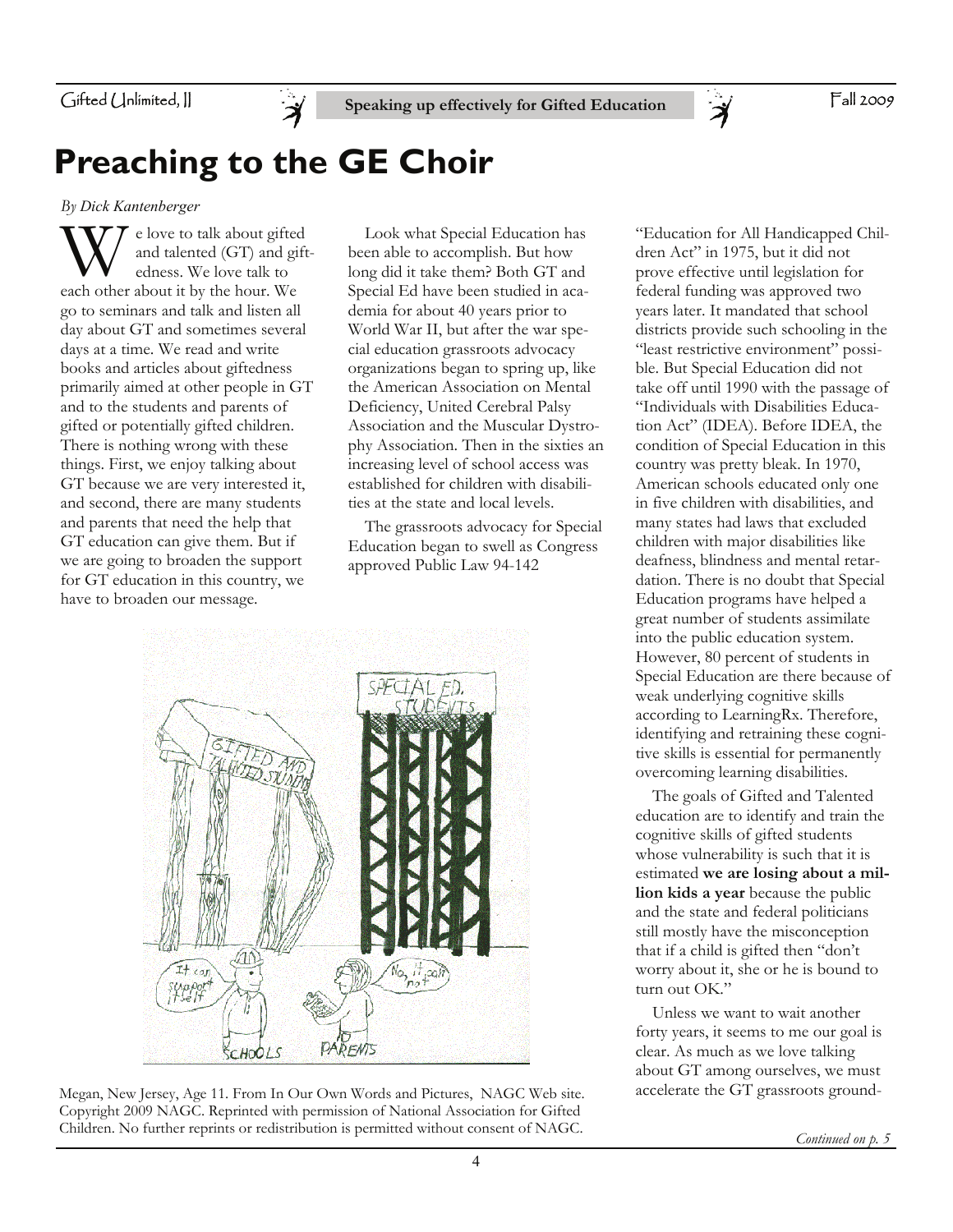### **Choir**, Continued from p. 4

swell by directing our message to the general public and especially to our state and federal legislators….

 We in GT education are the "treetrunks" of our movement. However, we need many "leaves" on our "trees". The "leaves" we need, if we are to accomplish our goals, are the support of the general public and state and federal legislators. Tree-trunks can not grow many leaves on their own, so we all need to make a concerted effort over a period of time to grow many "limbs" which can in turn grow many "leaves." This means that since we are small in numbers we **all** have to take a pro-active role in educating all of our non-GT teachers, counselors, principals, and the parents of our GT children. Then **all** of us need to contact the general public and the state and federal governments, especially the state legislators. This being an election year, there is no better time to get our message to these very

#### **CHALLENGE FOR PARENTS:**

Almost everyone in our communities believes that gifted children will do just fine on their own and need no special help or accommodation in

schools to manage their giftedness. While those of us who parent gifted know this is not accurate, we have not convinced the powers that be of the cost to the United States for not educating these children.

**RESOURCES:** 1. Washington Coalition for Gifted Education, 18149 147th Avenue SE, Renton, Washington 98058. 2. National Association for Gifted Children, www.nagc.org.

**CALL TO ACTION:** a. Most important is to contact your own state senators and representatives via personal contact, telephone, letter, fax, or email and ask them to specifically support Gifted and Talented education by including highly capable programs as defined by ESHB 2261 among the first programs implemented as provisions of the law are phased in beginning September 2011. Programs for highly capable students already exist in 222 of the 296 districts in the state, and districts provide \$35,208,235 of local funds to supplement the \$7,026,729 provided by the state. Delay in implementation could cause district contributions to decrease significantly, thus jeopardizing gifted programs as they currently exist across

the state. (Figures from the *OSPI Annual Report of the Highly Capable Learners Program, School Year 2006-2007*, the most recent data available from OSPI).

 To find all of your legislators select www. leg.wa.gov, then select "Find Your Legislator" and type in your personal information.

b. Contact your local school district superintendents and ask them to make the same request of the legislative work groups studying implementation of ESHB 2261.

c. Write to your local newspaper education reporters, and send letters-tothe-editor expressing your concerns about gifted education.

d. Call local radio talk-shows to express your concerns.

e. For more detailed help contact the National Association for Gifted Children at http://www.nagc.org and select "Advocacy & Legislation," then "Toolkit."

*Dick Kantenberger is a Texas teacher certified in secondary and elementary mathematics and science, physics, special education and gifted and talented, and member of the Texas Association for the Gifted and Talented*.

# **Resource for skillful advocacy available**

O you struggle to advocate<br>
effectively for your gifted<br>
child with a teacher, school<br>
or school district? NWGCA urges you effectively for your gifted child with a teacher, school to order a remarkable CD ROM, the NAGC Mile Marker Series (\$24.95) at www.nagc.org.

 The Mile Marker Series is the result of a proactive group of NAGC parent volunteers coming together to identify ways to better serve parents and caregivers of the gifted. Whether your questions are basic—"How do I help my gifted child stay engaged at school?" or more complex, "How can I get state legislators to support gifted issues?"—you'll find the resources you need in one, easily accessible, well-organized location.

 Five Mile Markers represent different stages of nurturing gifted children: **Mile Marker #1: Discovering Differences.** Information about characteristics/identification of giftedness; dispels some common myths.

**Mile Marker #2: Exploring the World of G/T.** More targeted information about particular areas, such as handling social and emotional issues, keeping a child challenged, developing organizational skills, and knowing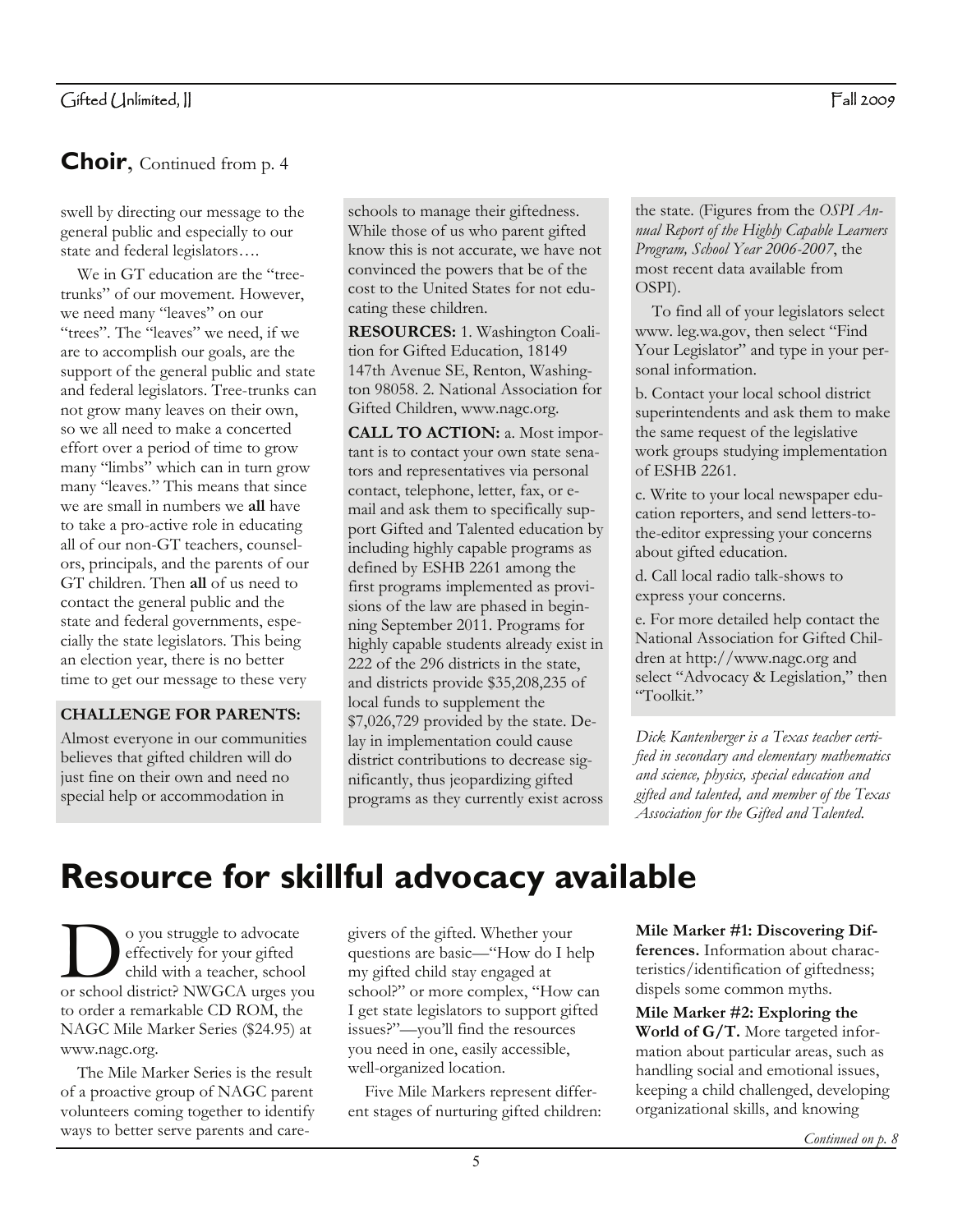### **Learning difference**, Continued from p. 1

significant learning difference present in that individual. Everyone has gifts—that something special we each can offer the world—but not everyone learns as a gifted child learns.

 "Gifted" is the term we use to refer to those children whose learning is dramatically different. Yes, if you get right down to it, we all do learn a bit differently from each other, gifted or not ("learning styles," if you will). But we're talking here about the significant differences that set these kids apart. They can learn two (or more) years' worth of Math in one year. They can read as well as children eight years older than they are. They have built their own science laboratories in the basements of their homes. They use words most adults have to look up in the dictionary. They can spell words

#### **Secret**, Continued from p. 3

**CHALLENGE:** Gifted children often are as int:ensely emotional as they are intensely intelligent. Learning to thrive in a less intense world can be a challenge for the child, the parents, and others siblings in the family.

most adults have never even heard of! These kids are out there…possibly in your classroom…and they ARE different! The word we use to refer to them just happens to be "gifted."

 **"Gifted" isn't elitism or "more special," it's just a different way of learning.**

#### **CHALLEGE FOR PARENTS:**

Key educators believe every child is "gifted" and object to or disregard your requests for appropriate educational services for your child**.**

**RESOURCES:** Blog by Tamara Fisher at http://blogs.edweek.org/ teachers/unwrapping\_the\_gifted/2007/ 08/its a learning difference 3.html. With Karen Isaacson, she is also coauthor of *Intelligent Life in the Classroom: Smart Kids and Their Teachers*.

**CALL TO ACTION:** 1. Share this article with others parents of gifted so that they will know how to respond to this challenge.

2. Make an appointment with your school district superintendent and have several parents of gifted attend the meeting. Ask what resource the district is allocating for gifted. Offer to help educate key district professional about the needs of gifted.

3. Meet with each school board member to find out his or her stand on services for gifted children.

*Tamara Fisher is a K-12 gifted education specialist for a school district on an Indian reservation in Montana and president-elect of the Montana Association of Gifted and Talented Education. Used with permission.* 

**RESOURCE**: SENG (Supporting the Emotional Needs of the Gifted) at www.sengifted.org. SENG fosters environments in which gifted adults and children understand and accept themselves and are understood, valued, nurtured, and supported by

their families, schools, workplaces, and communities.

**CALL TO ACTION**: 1. Become familiar with the SENG Web site. 2 Consider forming a SENG-model parent support group.

|  | <b>NWGCA Membership Application</b> |  |
|--|-------------------------------------|--|
|--|-------------------------------------|--|

Does your employer match contributions?  $\Box$  Yes  $\Box$  No

Name Address

Phone **Email** 

School District

I don't want to share my information with other Washington organizations for the gifted**.**

Please cut or copy this form and send it with a check for \$35 (yearly dues) to: NWGCA Treasurer, PO Box 10704, Spokane, Washington 99209. Make check payable to NWGCA.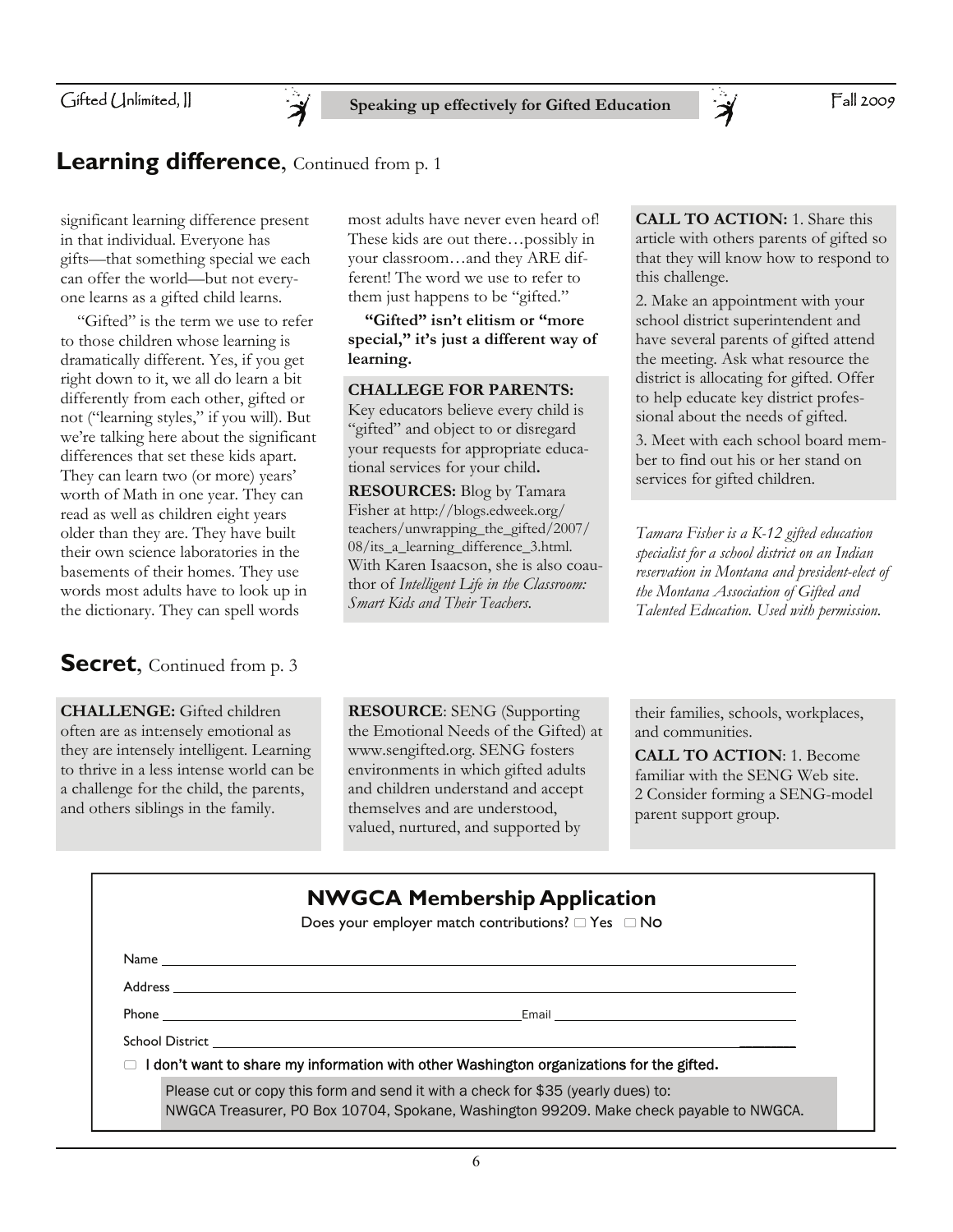Board Members

NWGCA—since 1963 Marcia Holland—Bellevue, Pres. JC Hodgson—Spokane, Treasurer

Sherrie Flaman—Dayton Christine Holland—Puyullap

northwestgca@gmail.com WAETAG—since 1984 Mary Freitas—Edmonds, Pres. Betty Buzitis—Lynnwood, Treas. Laurie McGovern, Shelton, Sec. Eastern Region-Betty Burley-Wolf Central Region-Maureen McQuerry SW Region– Charlotte Aiken NW Region-Roger Daniels Gayle Pauley—OSPI, ex officio Marcia Holland—NWGCA,

Ann Koch—Kent

ex officio

www.waetag.net

WCGE—since 1985

wagifted@earthlink.net

Barbara Poyneer—Treasurer

# 2009-2010 *Washington Highly Capable*

*Membership Campaign* 

### Be a part of the force to further gifted education in Washington "Join 1 or all 3 statewide organizations"

#### Mission

To support highly capable/ gifted children by:

- Supporting parents
- Disseminating information
- Encouraging development and maintenance of programs for gifted students
- Supporting legislation

#### Major Activities

Publishes a newsletter with local, state and national resources for gifted families

#### Why Join?

Name

Parents need a voice at the state level as well as a way to connect on a local level. Parents are vital to ensure gifted programming remains a priority.

> **JOIN TODAY** for the 2009-2010 school year TAX DEDUCTIBLE

 *Child Association of Talented and Gifted for Gifted Education* 

### NWGCA WAETAG WCGE

#### Mission

tunities for gifted students by strengthening services to and providing information for professionals serving these students in all settings.

- 
- 
- ings by ESD
- Newsletter
- mer opportunities
- Web page on regional, state,

#### Why Join?

dents face many of the same needs of the highly capable student. WAETAG provides a way to share ideas, voice concerns, and increase professional preparation.

School District

 *Northwest Gifted Washington Educators Washington Coalition* 

#### Mission

To work collaboratively with key state governmental decision makers on issues related to the education of highly capable students, their families, and their schools.

#### Major Activities

- Employ a lobbyist
- Educate key decision makers on issues
- Provide legislators with current information and seek their support for funding and programs .
- Work with state agencies on highly capable issues
- Inform members about legislative issues

#### Why Join?

The Coalition is YOUR voice in Olympia and is the only nonprofit gifted advocacy group in Washington that can hire a lobbyist. As a member of the Coalition, you provide the necessary financial support.

#### Membership Information Does your employer match contributions?

### **TOGETHER WE'RE STRONGER**

| Address                                   | I do not want to share my information with<br>other WA gifted organizations |
|-------------------------------------------|-----------------------------------------------------------------------------|
|                                           |                                                                             |
| <b>NWGCA</b><br>\$35/year<br>Join: $\Box$ | Mail to PO Box 10704, Spokane, WA 99209                                     |
| WAETAG \$35/year<br>$\Box$                | Mail to 830 Cary Rd., Edmonds, WA 98020                                     |
| <b>WCGE</b><br>\$35/year<br>$\Box$        | Mail to B. Poyneer, 18149 147 Ave SE, Renton, WA 98058                      |
| $\Box$ JOINT MEMBERSHIP SPECIAL           | Mail to B. Poyneer, 18149 147 Ave SE, Renton, WA 98058                      |
| Only \$90 for all 3 organizations         | Make joint membership check payable to WCGE                                 |

To improve educational oppor-

#### Major Activities

- Leadership symposium
- Annual statewide conference
- and workshop • Quarterly coordinator meet-
- 

• Student scholarship for sum-

## and national issues

Teachers, parents and stuchallenges in meeting the